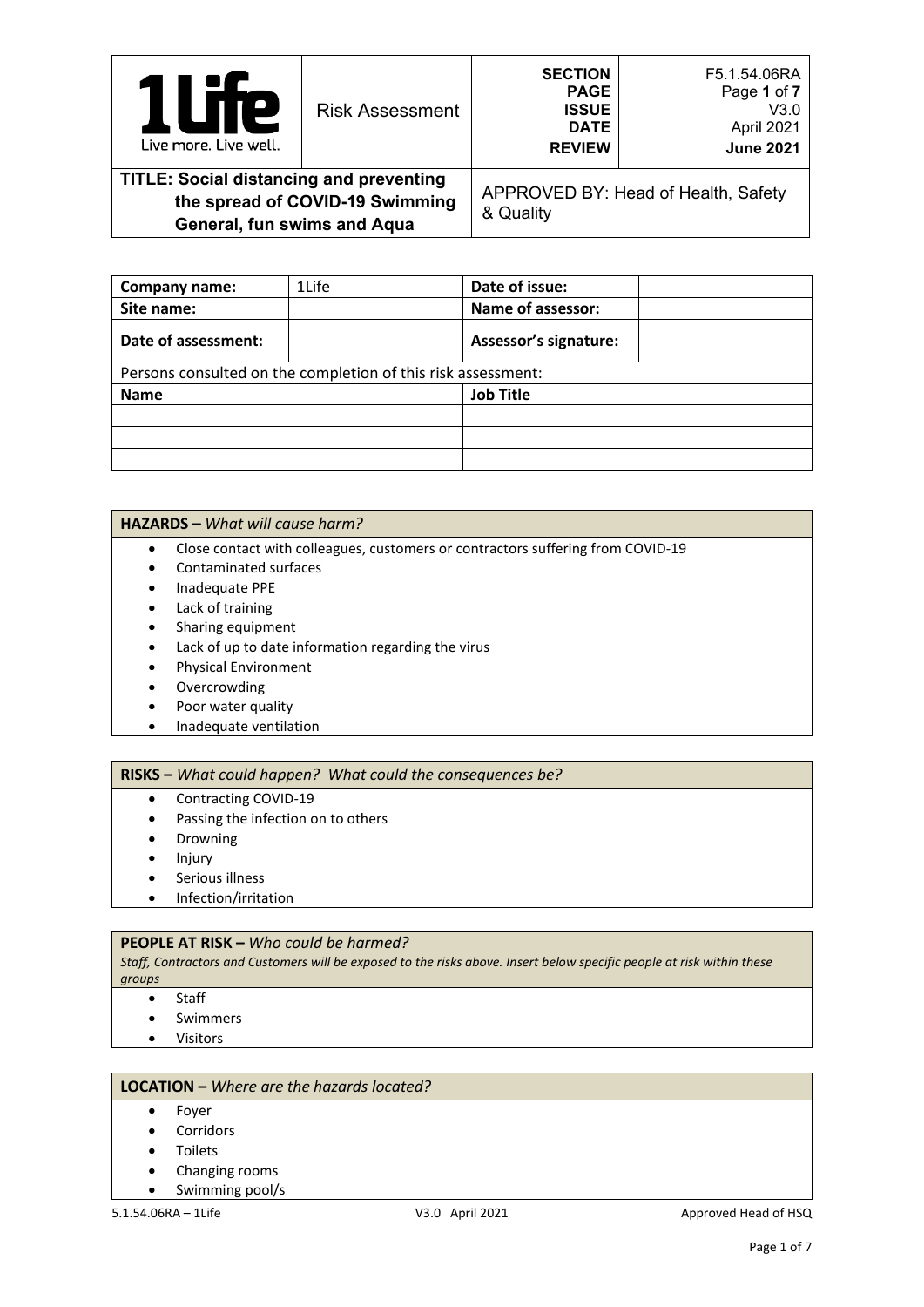| <b>TP</b><br>Live more. Live well.                                                                               | <b>Risk Assessment</b> | <b>SECTION</b><br><b>PAGE</b><br><b>ISSUE</b><br><b>DATE</b><br><b>REVIEW</b> | F5.1.54.06RA<br>Page 2 of 7<br>V3.0<br>April 2021<br><b>June 2021</b> |
|------------------------------------------------------------------------------------------------------------------|------------------------|-------------------------------------------------------------------------------|-----------------------------------------------------------------------|
| <b>TITLE: Social distancing and preventing</b><br>the spread of COVID-19 Swimming<br>General, fun swims and Aqua |                        | & Quality                                                                     | APPROVED BY: Head of Health, Safety                                   |

|                | <b>GENERAL CONTROL MEASURES - What are you doing to control the risks?</b>                                                |     |           |      |             |  |
|----------------|---------------------------------------------------------------------------------------------------------------------------|-----|-----------|------|-------------|--|
|                | All the control measures identified below will in combination, contribute to minimise the risks identified to an          |     |           |      |             |  |
|                | acceptable level. Please identify below whether the controls are happening or not.                                        |     |           |      |             |  |
| No.            | Description                                                                                                               | Yes | <b>No</b> | N.A. | Responsible |  |
|                | From 12 <sup>th</sup> April till 17th May at the earliest swimmers must                                                   |     |           |      |             |  |
| $\mathbf{1}$   | attend on their own, with members of their same household                                                                 |     |           |      |             |  |
|                | or bubble only.                                                                                                           |     |           |      |             |  |
|                | Customers are informed if they, or a member of their                                                                      |     |           |      |             |  |
| $\overline{2}$ | household, has, or have, any signs or symptoms of COVID-19,                                                               |     |           |      |             |  |
|                | they are not to enter the swimming facility or attend<br>swimming lessons.                                                |     |           |      |             |  |
|                | Anyone with COVID-19 symptoms such as:                                                                                    |     |           |      |             |  |
|                | A new continuous cough                                                                                                    |     |           |      |             |  |
|                | A high temperature                                                                                                        |     |           |      |             |  |
|                | A loss of, or change to sense of smell or taste                                                                           |     |           |      |             |  |
| 3              | Are advised to stay at home and self-isolate in line with                                                                 |     |           |      |             |  |
|                | government guidelines                                                                                                     |     |           |      |             |  |
|                | https://www.nhs.uk/conditions/coronavirus-covid-                                                                          |     |           |      |             |  |
|                | 19/symptoms/?fbclid=IwAR1PwxVCSjIY5ksVSHTpuR6B72_A8J                                                                      |     |           |      |             |  |
|                | DcxPsxHoCw2gvgmcMbtJCkwhfpkks                                                                                             |     |           |      |             |  |
| 4              | Tape and floor markings are used on the floor to ensure 2-                                                                |     |           |      |             |  |
|                | metre distancing for customers when queuing.                                                                              |     |           |      |             |  |
| 5              | Social distancing measures will be maintained by all swimmers<br>when moving through the Centre through signage and floor |     |           |      |             |  |
|                | markings, with one-way systems in place where possible                                                                    |     |           |      |             |  |
|                | Session times are planned to avoid congestion in the changing                                                             |     |           |      |             |  |
| 6              | rooms                                                                                                                     |     |           |      |             |  |
| 7              | All swimming sessions will be booked and paid for in advance.                                                             |     |           |      |             |  |
| 8              | Swimming pool etiquette displayed in the Centre and online.                                                               |     |           |      |             |  |
| 9              | Swimmers advised to arrive for their swim, swim ready.                                                                    |     |           |      |             |  |
|                | Swimmers advised to maintain social distancing throughout                                                                 |     |           |      |             |  |
| 10             | the Centre and in the changing rooms through signage, online                                                              |     |           |      |             |  |
|                | and staff communication.                                                                                                  |     |           |      |             |  |
| 11             | Changing rooms periodically checked to ensure social                                                                      |     |           |      |             |  |
|                | distancing measures are being adhered to.<br>Swimmers advised to spend minimal time in the changing                       |     |           |      |             |  |
| 12             | rooms and must leave as soon as they are changed and ready                                                                |     |           |      |             |  |
|                | following their swim.                                                                                                     |     |           |      |             |  |
|                | Lockers reduced to reflect the max bather load of the pool and                                                            |     |           |      |             |  |
| 12             | all other lockers taken out of use to reduce number of touch                                                              |     |           |      |             |  |
|                | points.                                                                                                                   |     |           |      |             |  |
| 13             | Where required individual showers, sinks and urinals are taken                                                            |     |           |      |             |  |
|                | out of use to ensure 2m social distancing can be assured.                                                                 |     |           |      |             |  |
| 14             | Customers advised to change in cubicles following their swim.                                                             |     |           |      |             |  |
| 15             | Hair dryers are taken out of use.                                                                                         |     |           |      |             |  |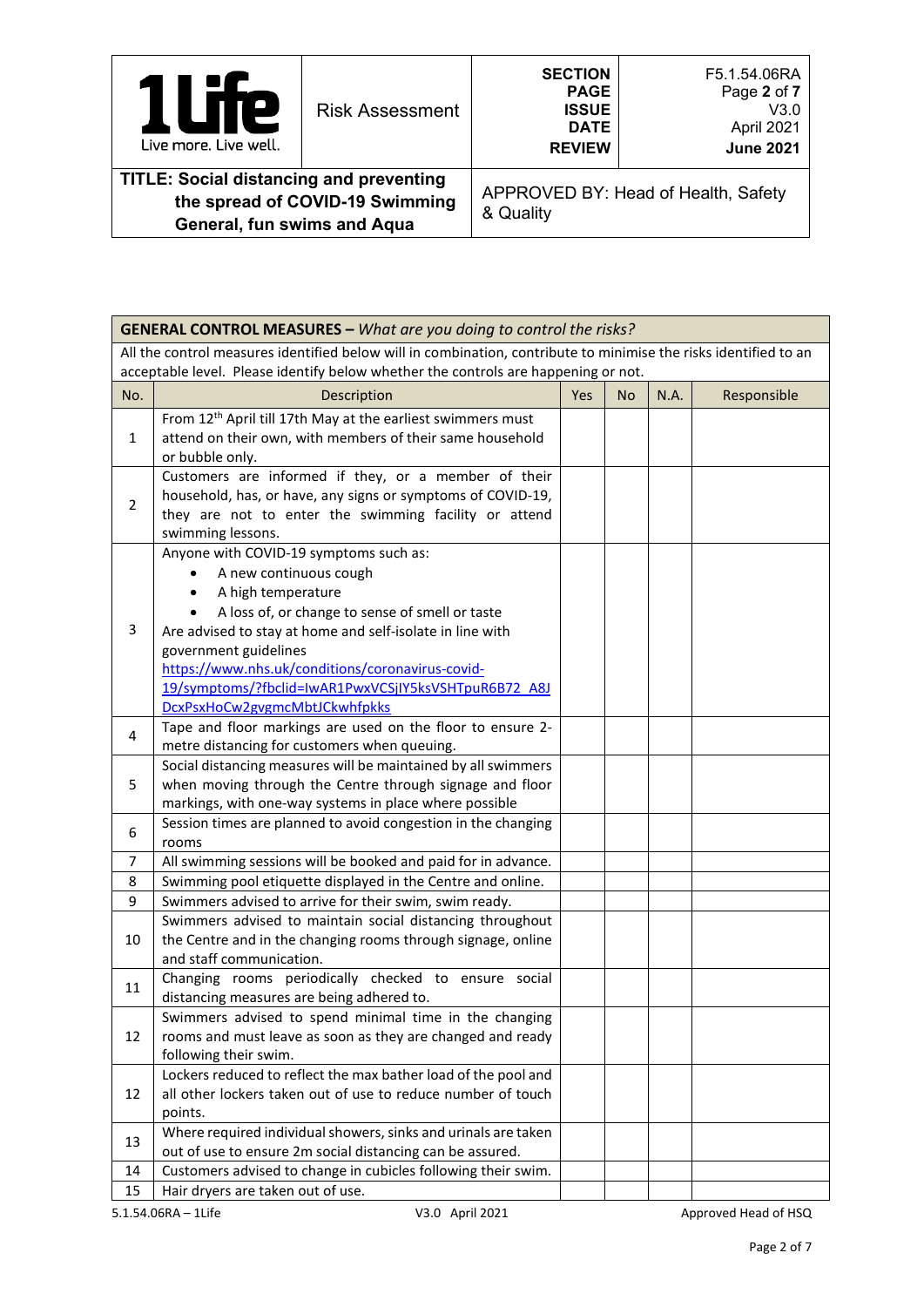| $\mathbf{P}$<br>Live more. Live well.                                              | <b>Risk Assessment</b> | <b>SECTION</b><br><b>PAGE</b><br><b>ISSUE</b><br><b>DATE</b><br><b>REVIEW</b> | F5.1.54.06RA<br>Page 3 of 7<br>V3.0<br>April 2021<br><b>June 2021</b> |
|------------------------------------------------------------------------------------|------------------------|-------------------------------------------------------------------------------|-----------------------------------------------------------------------|
| <b>TITLE: Social distancing and preventing</b><br>the spread of COVID 40 Culminism |                        |                                                                               | APPROVED BY: Head of Health, Safety                                   |

**the spread of COVID-19 Swimming General, fun swims and Aqua**

APPROVED BY: Head of Health, Safety & Quality

|     | <b>GENERAL CONTROL MEASURES - What are you doing to control the risks?</b>                                                                                                                                                                                                                                                                                                  |  |  |  |  |  |  |
|-----|-----------------------------------------------------------------------------------------------------------------------------------------------------------------------------------------------------------------------------------------------------------------------------------------------------------------------------------------------------------------------------|--|--|--|--|--|--|
|     | All the control measures identified below will in combination, contribute to minimise the risks identified to an<br>acceptable level. Please identify below whether the controls are happening or not.                                                                                                                                                                      |  |  |  |  |  |  |
| No. | N.A.<br>Responsible<br>Description<br>Yes<br><b>No</b>                                                                                                                                                                                                                                                                                                                      |  |  |  |  |  |  |
| 16  | Signage in place advising customers to maintain good hygiene<br>standards and to regularly wash their hands.                                                                                                                                                                                                                                                                |  |  |  |  |  |  |
| 17  | Hand sanitisers in place on entry to the changing rooms.                                                                                                                                                                                                                                                                                                                    |  |  |  |  |  |  |
| 18  | Soap and paper towels are always well stocked.                                                                                                                                                                                                                                                                                                                              |  |  |  |  |  |  |
| 19  | An enhanced cleaning regime is in place to include changing<br>rooms, poolside and poolside observation areas as per the<br>revised cleaning schedules.                                                                                                                                                                                                                     |  |  |  |  |  |  |
| 20  | Pool steps, hoists, pods, handrails etc. are frequently cleaned<br>as part of the revised cleaning regime.                                                                                                                                                                                                                                                                  |  |  |  |  |  |  |
| 21  | Staff undertaking cleaning wear suitable PPE as per<br>government guidance.                                                                                                                                                                                                                                                                                                 |  |  |  |  |  |  |
| 22  | Toilets are used on an urgent needs basis and cleaned<br>thoroughly and regularly with limited usage dependent on<br>size of facility.                                                                                                                                                                                                                                      |  |  |  |  |  |  |
| 23  | The circulation of outside air is increased as much as possible<br>by opening windows and / or doors (however do not so if<br>posing a safety risk to staff or swimmers and the need for<br>warmer temperatures must be considered for any young<br>swimmers). Supply air dampers and extracts will be opened<br>to allow 100% fresh air intake and run for 24 hours a day. |  |  |  |  |  |  |
| 24  | Staff member on duty within the high use periods to manage<br>social distancing within the changing rooms and circulation<br>areas.                                                                                                                                                                                                                                         |  |  |  |  |  |  |
| 25  | Where possible entry and exit points to the pool hall will be<br>different. Where this is not possible right of way signage will<br>be in place.                                                                                                                                                                                                                            |  |  |  |  |  |  |
| 26  | Lane swimming, swimming lessons, school swimming and<br>junior swimming clubs are the only sessions to be held in the<br>pool.                                                                                                                                                                                                                                              |  |  |  |  |  |  |
| 27  | Only 10 swimmers permitted per 4m wide lane and no more<br>than 1 swimmer to 6sqm of pool space.                                                                                                                                                                                                                                                                            |  |  |  |  |  |  |
| 28  | Directional signage in place in the pool, swimmers use the<br>lanes appropriate to their swimming speed to avoid the need<br>to overtake.                                                                                                                                                                                                                                   |  |  |  |  |  |  |
| 29  | Swimmers advised to maintain social distancing in the pool,<br>where social distancing is not being maintained an additional<br>lifeguard or the Duty Manager will be called to support.                                                                                                                                                                                    |  |  |  |  |  |  |
| 30  | Swimming lessons do not take place during public sessions.                                                                                                                                                                                                                                                                                                                  |  |  |  |  |  |  |
| 31  | Private hirers must supply their own risk assessment to<br>include COVID-19 controls and procedures and checked by<br>site senior management.                                                                                                                                                                                                                               |  |  |  |  |  |  |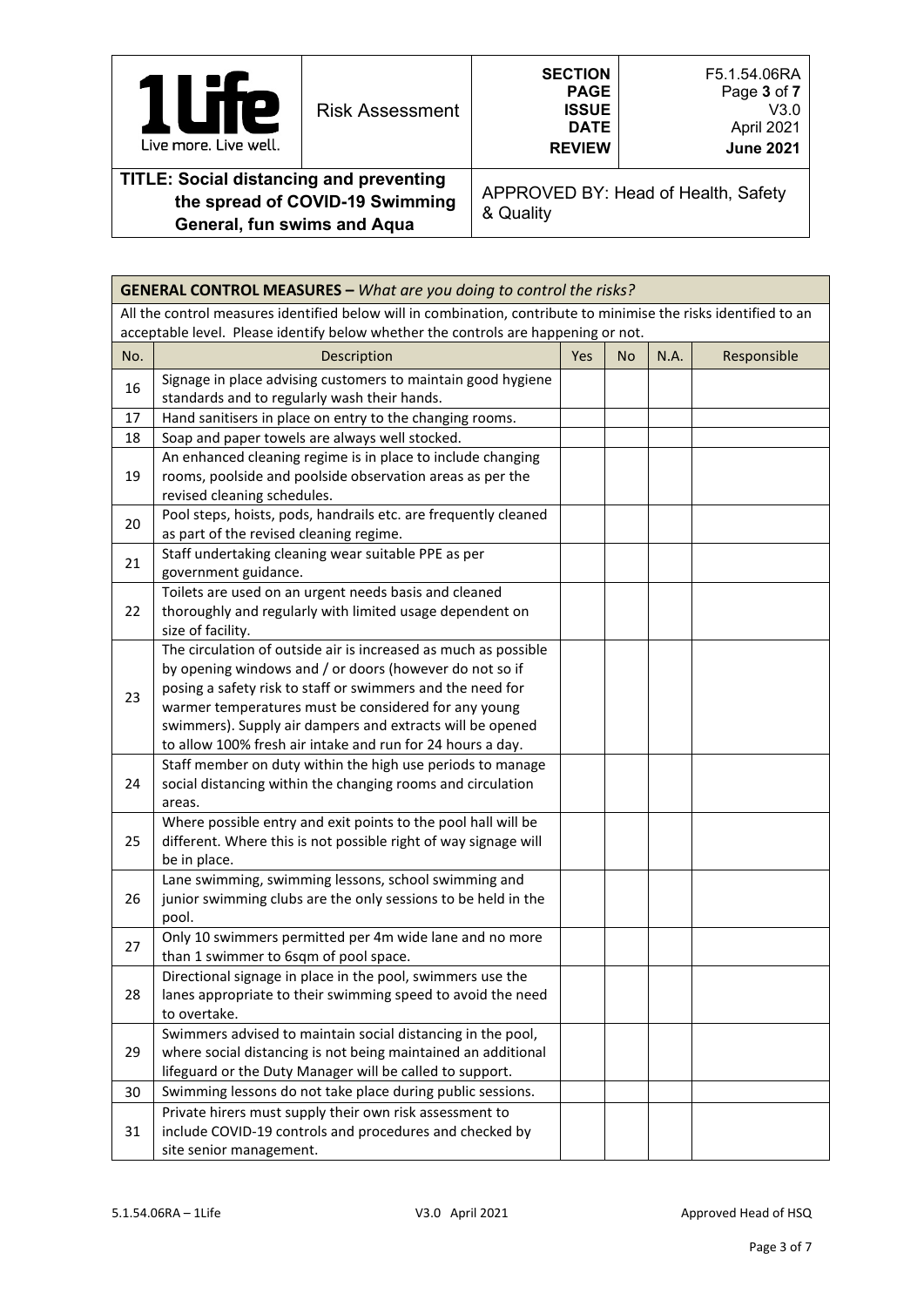| А<br>P<br>Live more. Live well.                                                   | <b>Risk Assessment</b> | <b>SECTION</b><br><b>PAGE</b><br><b>ISSUE</b><br><b>DATE</b><br><b>REVIEW</b> | F5.1.54.06RA<br>Page 4 of 7<br>V3.0<br>April 2021<br><b>June 2021</b> |
|-----------------------------------------------------------------------------------|------------------------|-------------------------------------------------------------------------------|-----------------------------------------------------------------------|
| <b>TITLE: Social distancing and preventing</b><br>the anneed of COVID 40 Pulmming |                        |                                                                               | APPROVED BY: Head of Health, Safety                                   |

**the spread of COVID-19 Swimming General, fun swims and Aqua**

APPROVED BY: Head of Health, Safety & Quality

|     | <b>GENERAL CONTROL MEASURES - What are you doing to control the risks?</b>                                                                                                                                               |     |           |      |             |
|-----|--------------------------------------------------------------------------------------------------------------------------------------------------------------------------------------------------------------------------|-----|-----------|------|-------------|
|     | All the control measures identified below will in combination, contribute to minimise the risks identified to an<br>acceptable level. Please identify below whether the controls are happening or not.                   |     |           |      |             |
| No. | Description                                                                                                                                                                                                              | Yes | <b>No</b> | N.A. | Responsible |
| 32  | NOP updated to reflect changes to bather loads, lifeguard<br>rotations, swimming teacher positions and all other COVID-19<br>related changes.                                                                            |     |           |      |             |
| 33  | Lifeguards trained on changes to NOP and EAP.                                                                                                                                                                            |     |           |      |             |
| 34  | Lifeguards attend refresher NPLQ training before returning to<br>lifeguard duties and in line with the new IQL guidance.                                                                                                 |     |           |      |             |
| 35  | Lifeguards trained on changes to first aid delivery due to<br>COVID-19 restrictions.                                                                                                                                     |     |           |      |             |
| 36  | Swim teachers and lifeguards trained on COVID-19<br>awareness, employee safe workplace practices, for hand<br>washing and staying at home if ill and reporting illnesses.                                                |     |           |      |             |
| 37  | The preservation of human life takes precedent. If a<br>swimmer is in difficulty, a lifesaver must respond quickly and<br>where required, perform CPR (see COVID-19 CPR protocols<br>from the UK Resuscitation Council). |     |           |      |             |
| 38  | First aiders must wear gloves and a face mask when dealing<br>with first aid incidents.                                                                                                                                  |     |           |      |             |
| 39  | Monthly microbiological tests of the pool taken.                                                                                                                                                                         |     |           |      |             |
| 40  | pH levels dropped to 7.0-7.20ppm and free chlorine at<br>1.50ppm as per PWTAG guidelines.                                                                                                                                |     |           |      |             |
| 41  | Swimmers suffering from the effects or showing symptoms of<br>COVID-19 are asked to leave the pool, go straight home and<br>follow NHS advice.                                                                           |     |           |      |             |
| 42  | Lockers/cubicles and other touch points are regularly cleaned<br>dependant on usage.                                                                                                                                     |     |           |      |             |
| 43  | Fun sessions – no fun sessions before the $17th$ May and<br>following Government advice                                                                                                                                  |     |           |      |             |
| 44  | Pool sessions are booked in advance to support test and trace<br>and manage pool capacities.                                                                                                                             |     |           |      |             |
| 45  | Up to 6 people or 2 households may attend these sessions                                                                                                                                                                 |     |           |      |             |
| 46  | Families are advised to maintain social distancing when using<br>the pool from other families.                                                                                                                           |     |           |      |             |
| 47  | Where social distancing in the pool is not being observed the<br>lifeguard will call for assistance and an additional member of<br>staff will monitor and manage social distancing.                                      |     |           |      |             |
| 48  | Max bather load worked out to allow 6 sqm per swimmer.                                                                                                                                                                   |     |           |      |             |
| 49  | Max bather load reduced to XXXXXXX                                                                                                                                                                                       |     |           |      |             |
| 50  | Where the bather load exceeds the changing room capacity<br>bathers are called out of the pool at separate times to allow<br>for social distancing in the changing rooms.                                                |     |           |      |             |
| 51  | Swimmers will arrive swim ready and will be advised to do<br>this online and on the website                                                                                                                              |     |           |      |             |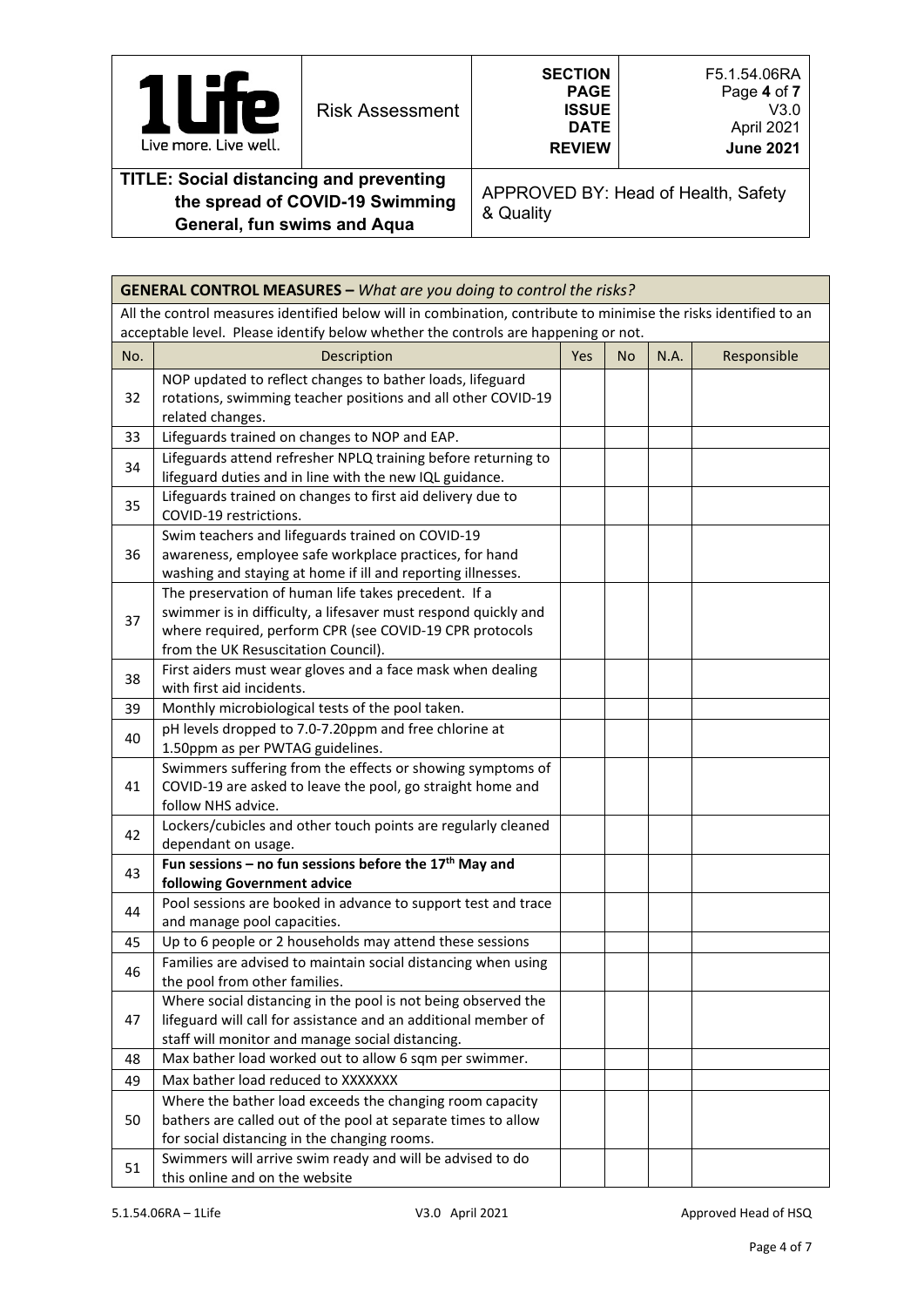| re<br>U<br>١<br>Live more. Live well.                                             | <b>Risk Assessment</b> | <b>SECTION</b><br><b>PAGE</b><br><b>ISSUE</b><br><b>DATE</b><br><b>REVIEW</b> | F5.1.54.06RA<br>Page 5 of 7<br>V3.0<br>April 2021<br><b>June 2021</b> |
|-----------------------------------------------------------------------------------|------------------------|-------------------------------------------------------------------------------|-----------------------------------------------------------------------|
| <b>TITLE: Social distancing and preventing</b><br>the enroad of COVID-10 Swimming |                        |                                                                               | APPROVED BY: Head of Health, Safety                                   |

**the spread of COVID-19 Swimming General, fun swims and Aqua**

APPROVED BY: Head of Health, Safety & Quality

|     | <b>GENERAL CONTROL MEASURES - What are you doing to control the risks?</b>                                       |     |           |      |             |  |
|-----|------------------------------------------------------------------------------------------------------------------|-----|-----------|------|-------------|--|
|     | All the control measures identified below will in combination, contribute to minimise the risks identified to an |     |           |      |             |  |
|     | acceptable level. Please identify below whether the controls are happening or not.                               |     |           |      |             |  |
| No. | Description                                                                                                      | Yes | <b>No</b> | N.A. | Responsible |  |
|     | Bathers are advised to have a quick rinse in the shower if                                                       |     |           |      |             |  |
| 52  | required and leave as soon as possible as detailed on the                                                        |     |           |      |             |  |
|     | swim etiquette.                                                                                                  |     |           |      |             |  |
|     | The session times are organised to ensure there is not a                                                         |     |           |      |             |  |
| 53  | crossover of users getting in and out of the pool at the same                                                    |     |           |      |             |  |
|     | time.                                                                                                            |     |           |      |             |  |
| 54  | Separate entry and exit points to the pool in place where                                                        |     |           |      |             |  |
|     | possible.                                                                                                        |     |           |      |             |  |
|     | Spectator seating taken out of use to support social                                                             |     |           |      |             |  |
| 55  | distancing and customers are required to wear face masks                                                         |     |           |      |             |  |
|     | throughout the Centre and when watching swimming.                                                                |     |           |      |             |  |
|     |                                                                                                                  |     |           |      |             |  |
|     | Aqua Aerobics will not commence until 17 <sup>th</sup> May at the                                                |     |           |      |             |  |
|     | earliest                                                                                                         |     |           |      |             |  |
| 56  | Aqua sessions are booked in advance                                                                              |     |           |      |             |  |
| 57  | Capacity for Aqua is reduced to allow each user 6 sqm in the                                                     |     |           |      |             |  |
|     | water                                                                                                            |     |           |      |             |  |
| 58  | Users are advised to maintain social distancing at all times                                                     |     |           |      |             |  |
| 59  | Instructors monitor and manage social distancing when users                                                      |     |           |      |             |  |
|     | are in the pool.                                                                                                 |     |           |      |             |  |
|     | Any pool equipment required for the session will be sanitised                                                    |     |           |      |             |  |
| 60  | with pool water before and after the sessions                                                                    |     |           |      |             |  |
| 61  | Where possible participants will bring their own equipment.                                                      |     |           |      |             |  |
|     | Equipment that cannot be sanitised in the pool should be                                                         |     |           |      |             |  |
| 62  | appropriately cleaned between activities. This should include                                                    |     |           |      |             |  |
|     | surfaces in high traffic areas such as handrails and towel                                                       |     |           |      |             |  |
|     | hooks.                                                                                                           |     |           |      |             |  |
| 63  | Aqua instructors wear head mics to reduce the need to                                                            |     |           |      |             |  |
|     | shout.                                                                                                           |     |           |      |             |  |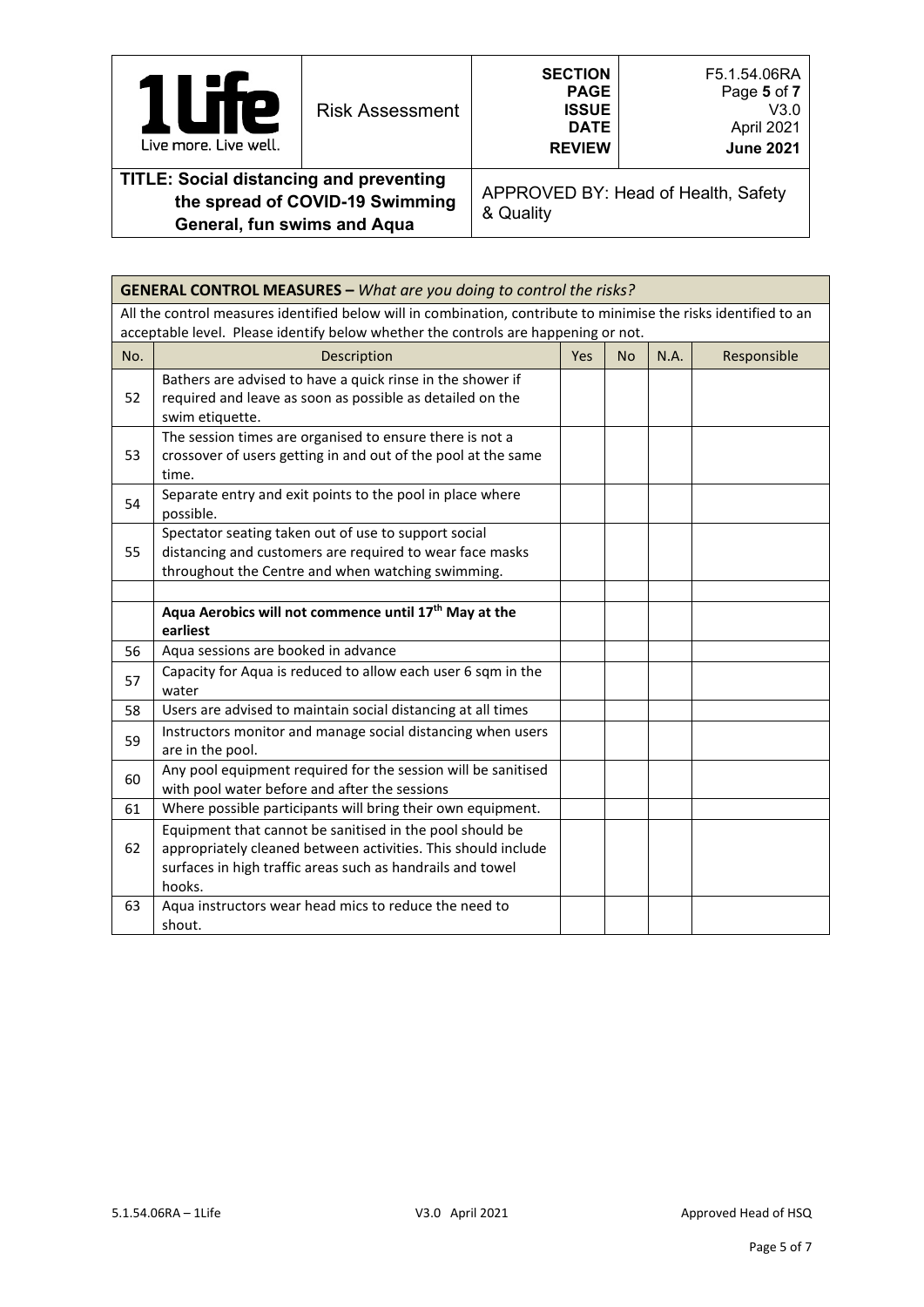| <b>Te</b><br>I<br>$\overline{\phantom{a}}$<br>Live more. Live well.                                              | <b>Risk Assessment</b> | <b>SECTION</b><br><b>PAGE</b><br><b>ISSUE</b><br><b>DATE</b><br><b>REVIEW</b> | F5.1.54.06RA<br>Page 6 of 7<br>V3.0<br>April 2021<br><b>June 2021</b> |
|------------------------------------------------------------------------------------------------------------------|------------------------|-------------------------------------------------------------------------------|-----------------------------------------------------------------------|
| <b>TITLE: Social distancing and preventing</b><br>the spread of COVID-19 Swimming<br>General, fun swims and Aqua |                        | & Quality                                                                     | APPROVED BY: Head of Health, Safety                                   |

|     | SITE SPECIFIC ASSESSMENT - Complete this table for any hazard, risk not included above and for any<br>additional control measures in place or required. |             |                        |             |                     |  |  |
|-----|---------------------------------------------------------------------------------------------------------------------------------------------------------|-------------|------------------------|-------------|---------------------|--|--|
| No. | Hazard                                                                                                                                                  | <b>Risk</b> | <b>Control Measure</b> | Responsible | In place?<br>Yes/No |  |  |
|     |                                                                                                                                                         |             |                        |             |                     |  |  |
|     |                                                                                                                                                         |             |                        |             |                     |  |  |
|     |                                                                                                                                                         |             |                        |             |                     |  |  |
|     |                                                                                                                                                         |             |                        |             |                     |  |  |
|     |                                                                                                                                                         |             |                        |             |                     |  |  |
|     |                                                                                                                                                         |             |                        |             |                     |  |  |

# CONTACT YOUR COMPANY HEALTH AND SAFETY RESOURCE IN THE FIRST INSTANCE IF YOU ADD ANY HAZARD, RISK OR CONTROL MEASURE IN THIS TABLE

**ACTIONS –** *What actions must be done to ensure the full implementation of the risk assessment?*

Write down an appropriate action for any control measure marked as '**No**' Identify high priority actions with a '**Yes**'

Link the 'Number' column to the relevant Control Measure number in the risk assessment to enable the assessor to cross reference and check that all 'No's' have an action recorded against them Insert additional rows as required to enter all of the actions needed.

| modificational romo as required to enter an orient actions necaear |             |                   |             |             |                    |                           |  |
|--------------------------------------------------------------------|-------------|-------------------|-------------|-------------|--------------------|---------------------------|--|
| Number                                                             | Description | High<br>Priority? | Responsible | Due<br>Date | Completion<br>date | Completion<br>checked by: |  |
|                                                                    |             |                   |             |             |                    |                           |  |
|                                                                    |             |                   |             |             |                    |                           |  |
|                                                                    |             |                   |             |             |                    |                           |  |
|                                                                    |             |                   |             |             |                    |                           |  |
|                                                                    |             |                   |             |             |                    |                           |  |

I confirm that I have read, reviewed and understood this risk assessment and if in doubt I have sought the advice of the relevant person in my organisation.

I confirm that I am aware that I must monitor the completion of the actions highlighted in the assessment to ensure they are completed adequately and within the timescales set.

<span id="page-5-0"></span>

| <b>Appointed Person:</b> | Signature: |
|--------------------------|------------|
|                          |            |